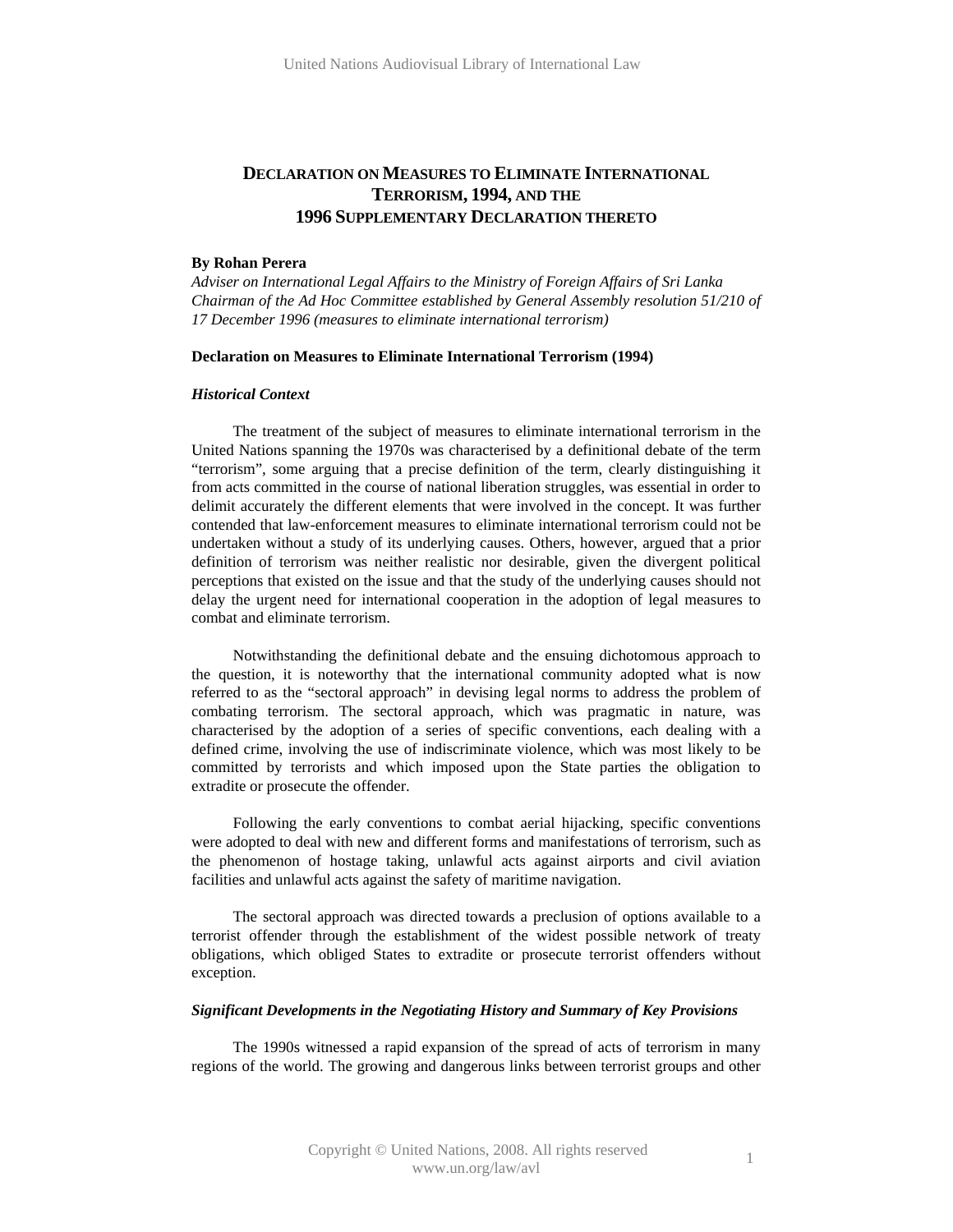criminal groups engaged in organized transnational crime, such as drug trafficking, human smuggling, unlawful arms trade, money laundering and the smuggling of nuclear and other potentially dangerous material had begun to manifest themselves, and demanded a concerted response by way of heightened international cooperation.

New issues, such as the involvement of States, either directly or indirectly, through the use of their territories for the perpetration of terrorist acts against other States, financing of acts of terrorism, abuse of the status of asylum and refugee status for the perpetration of terrorist acts against other States, called for the urgent attention of the international community. The question of concluding a new generation of sectoral conventions was yet to acquire broad acceptance among Member States. Against this backdrop, the preferred option was to negotiate and adopt a comprehensive Declaration of Principles addressing these key aspects of the problem. Accordingly, the Declaration on Measures to Eliminate International Terrorism (hereinafter referred to as the Declaration) was adopted by General Assembly resolution 49/60 of 9 December 1994.

The preamble to the Declaration, in paragraph 8, reflects the concerns expressed during the deliberations on the need to address the problem of combating terrorism in a comprehensive manner.

"Convinced also that the suppression of acts of international terrorism, including those in which States are directly or indirectly involved, is an essential element for the maintenance of international peace and security,"

Part II of the Declaration further elaborates the aspect of the involvement of State actors in acts of terrorism, which became a contentious issue in the negotiation of the more recent conventions. Thus basing itself on the Charter of the United Nations and the Declaration of Principles of International Law concerning Friendly Relations and Cooperation among States, the principle of non-use of the territory of one State for the perpetration of terrorist acts against another was incorporated.

"States, guided by the purposes and principles of the Charter of the United Nations and other relevant rules of international law, must refrain from organizing, instigating, assisting or participating in terrorist acts in territories of other States, or from acquiescing in or encouraging activities within their territories directed towards the commission of such acts;" (paragraph 4)

An aspect related to the concept of non-use of territory for the perpetration of terrorist acts against another State, is the question of possible abuse of asylum or refugee status for such purposes. Thus, paragraph 5 (f) requires that States should take appropriate measures before granting asylum for the purpose of ensuring that the asylum seeker has not engaged in terrorist activities and, after granting asylum, for the purpose of ensuring that refugee status is not used in a manner contrary to the provisions set out in subparagraph (a), relating to the non-use of territory for terrorist purposes.

The negotiation of this provision involved a delicate balancing of contending principles, i.e., on the one hand, the need to preserve the sanctity of the status of territorial asylum and refugee status as recognized in general international law, in particular the applicable international conventions, and, on the other hand, the need to prevent an abuse of such status for the perpetration of terrorist activities in another State. Thus, paragraph 5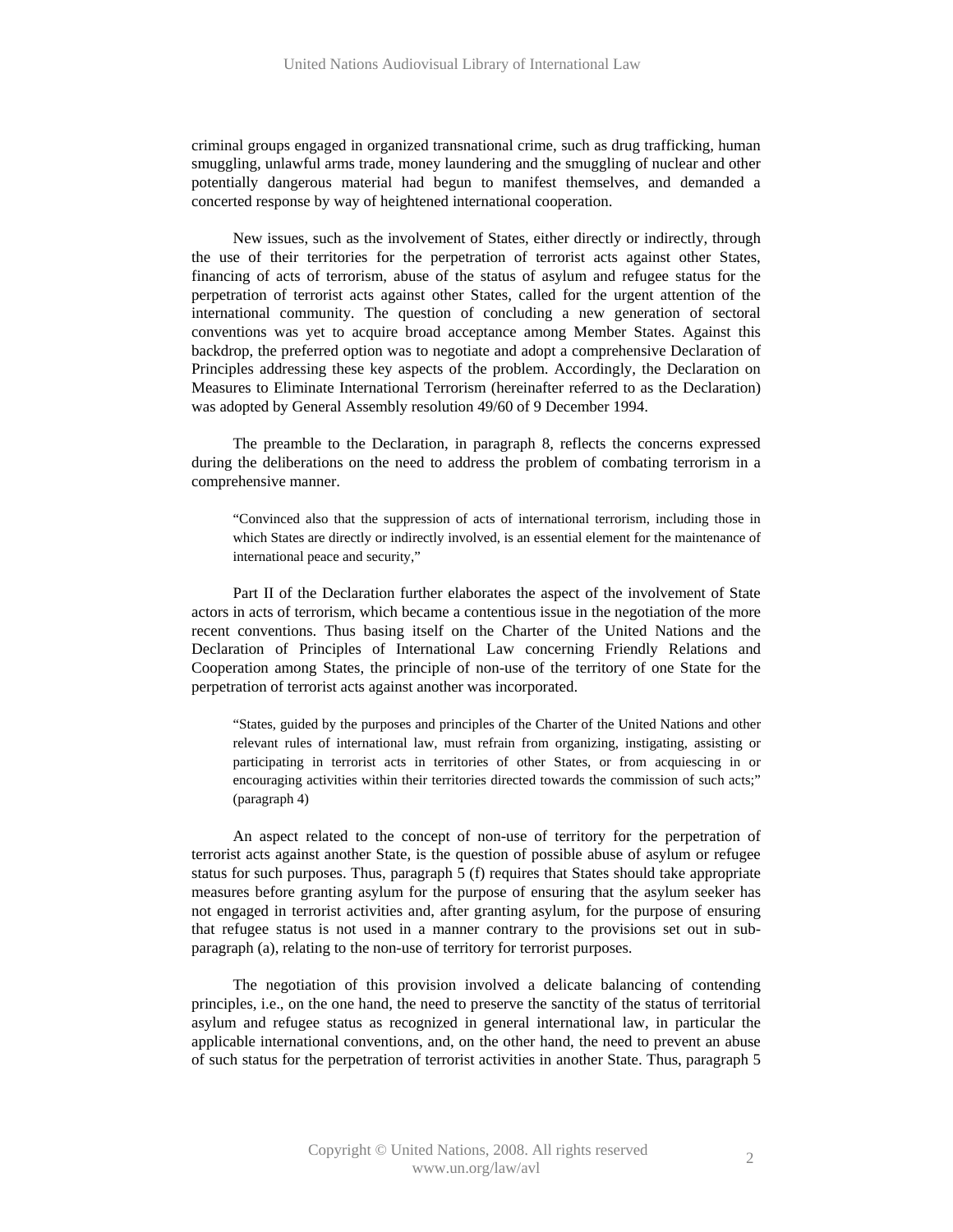of the Declaration, in urging States to take "effective and resolute measures," *inter alia,* in respect of abuse of refugee status, makes it clear that such measures should be "in accordance with the relevant provisions of international law and international standards of human rights."

This compromise, worked out in relation to the Declaration, resurfaced in the context of the 1996 Declaration to Supplement the 1994 Declaration on Measures to Eliminate International Terrorism (1996 Supplement) and of other legal initiatives that were to follow.

Another key development was the recognition in the Declaration that political and related considerations could not be invoked as grounds to justify the perpetration of terrorist acts; thus, paragraph 3 of the Declaration provides that:

"Criminal acts intended or calculated to provoke a state of terror in the general public, a group of persons or particular persons for political purposes are in any circumstance unjustifiable, whatever the considerations of a political, philosophical, ideological, racial, ethnic, religious or any other nature that may be invoked to justify them;"

The question of non-invocation of political considerations or motivation to justify acts of terrorism was to surface in sharper focus in the context of subsequent legal instruments to be negotiated in this field.

The Declaration also envisages practical measures of cooperation among Member States by way of preventive measures for combating terrorism, which are set out in paragraphs 5 (d) and 6 of the Declaration. These include:

- (a) strengthening the exchange of information concerning the prevention and combating of terrorism;
- (b) effective implementation of the relevant international conventions, including the harmonization of domestic legislation with these conventions; and
- (c) conclusion of mutual judicial assistance and extradition agreements on a bilateral, regional and multilateral basis.

The Secretary-General was also mandated to assist in the implementation of the Declaration by taking specific practical measures to enhance international cooperation, including through the collection of data on the status and implementation of existing bilateral and multilateral treaties relating to terrorism, the preparation of a compendium of national laws and regulations regarding the prevention and suppression of international terrorism and the preparation of an analytical review of existing international legal instruments relating to international terrorism, in order to assist States to identify aspects that had not been covered by such instruments and could be addressed to develop further a comprehensive legal framework of conventions dealing with international terrorism.

### *Influence of the Instrument on Subsequent Legal Developments*

The Declaration contributed to the crystallisation of several norms for subsequent incorporation as treaty principles in legal instruments that were to follow.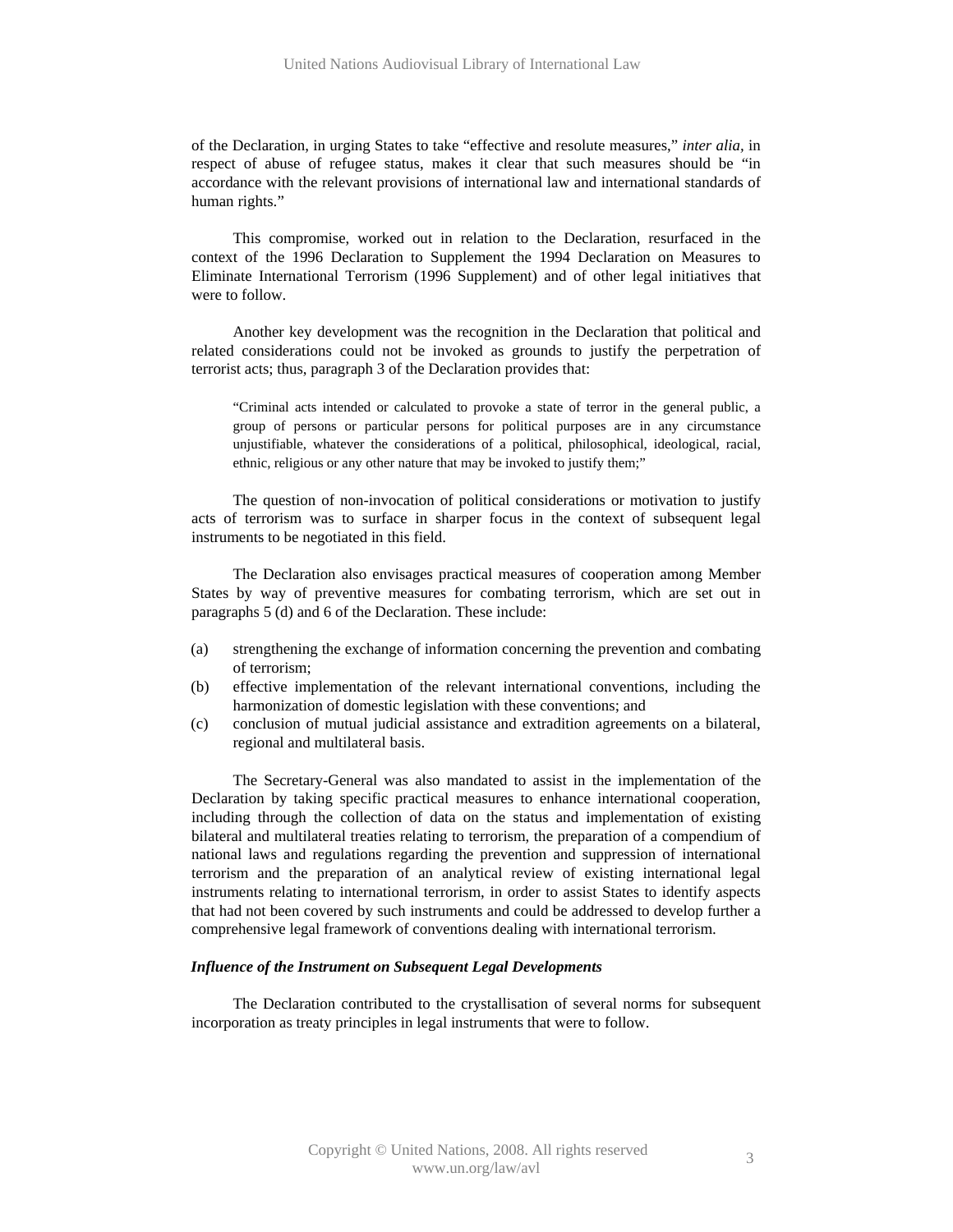The reiteration of the principle of non-use of territory for the commission of hostile acts against another State in the Declaration gave it a specific emphasis in the context of measures to combat terrorism and found its way into subsequent legal instruments, such as the International Convention for the Suppression of Acts of Nuclear Terrorism (2005) and the draft Comprehensive Convention on International Terrorism.

The incorporation of the principle of non-abuse of asylum or refugee status in the Declaration was a precursor to its further elaboration in the 1996 Supplement and thereafter in the draft Comprehensive Convention on International Terrorism.

Perhaps a crucial contribution made by the Declaration was the elaboration of the principle that political purpose or related considerations may not be invoked to justify criminal acts intended or calculated to provoke a state of terror in the general public. This principle laid the foundation for the subsequent emergence of the principle that terrorist offences should not be regarded as "political offences" for purposes of extradition, as elaborated in the sectoral conventions that were to follow.

Finally, by calling for an analytical review of existing international legal instruments relating to international terrorism with a view to identifying aspects that had not been covered by such instruments and could be addressed to develop further a comprehensive legal framework of conventions, the Declaration paved the way for the "new generation" of conventions that were to follow, commencing with the International Convention for the Suppression of Terrorist Bombings, as well as the draft Comprehensive Convention on International Terrorism, currently under negotiation. Indeed, in his 1996 report on measures to eliminate international terrorism, the Secretary-General of the United Nations identified several areas of terrorist activities for which no treaty existed, including terrorist bombings, terrorist fund-raising and the use of weapons of mass destruction for terrorist purposes, and concluded that there may be a need to develop international instruments in these fields (A/51/336 and Add.1).

# **1996 Declaration to Supplement the 1994 Declaration on Measures to Eliminate International Terrorism**

# *Significant Developments in the Negotiating History and Summary of Key Provisions*

The principal focus of the 1996 Supplement, which was adopted by General Assembly resolution 51/210 of 17 December 1996, was the question of abuse of refugee status for the perpetration of terrorist acts against third States, which was receiving the increasing attention of the international community, in particular the refugee recipient States. The negotiations on this issue revealed the need to strike a careful balance between the need to prevent an abuse of refugee status for terrorist purposes, on the one hand, and the need to have due regard to human rights considerations, on the other. The preamble and the operational provisions of the 1996 Supplement reflect the delicate compromise that was achieved in this regard.

Preambular paragraph 6 notes that the Convention relating to the Status of Refugees (1951) (hereinafter referred to as the Refugee Convention) does not provide a basis for the protection of perpetrators of terrorist acts. It also notes in this context articles 1, 2, 32 and 33 of the Refugee Convention covering, *inter alia*, grounds for non-applicability of the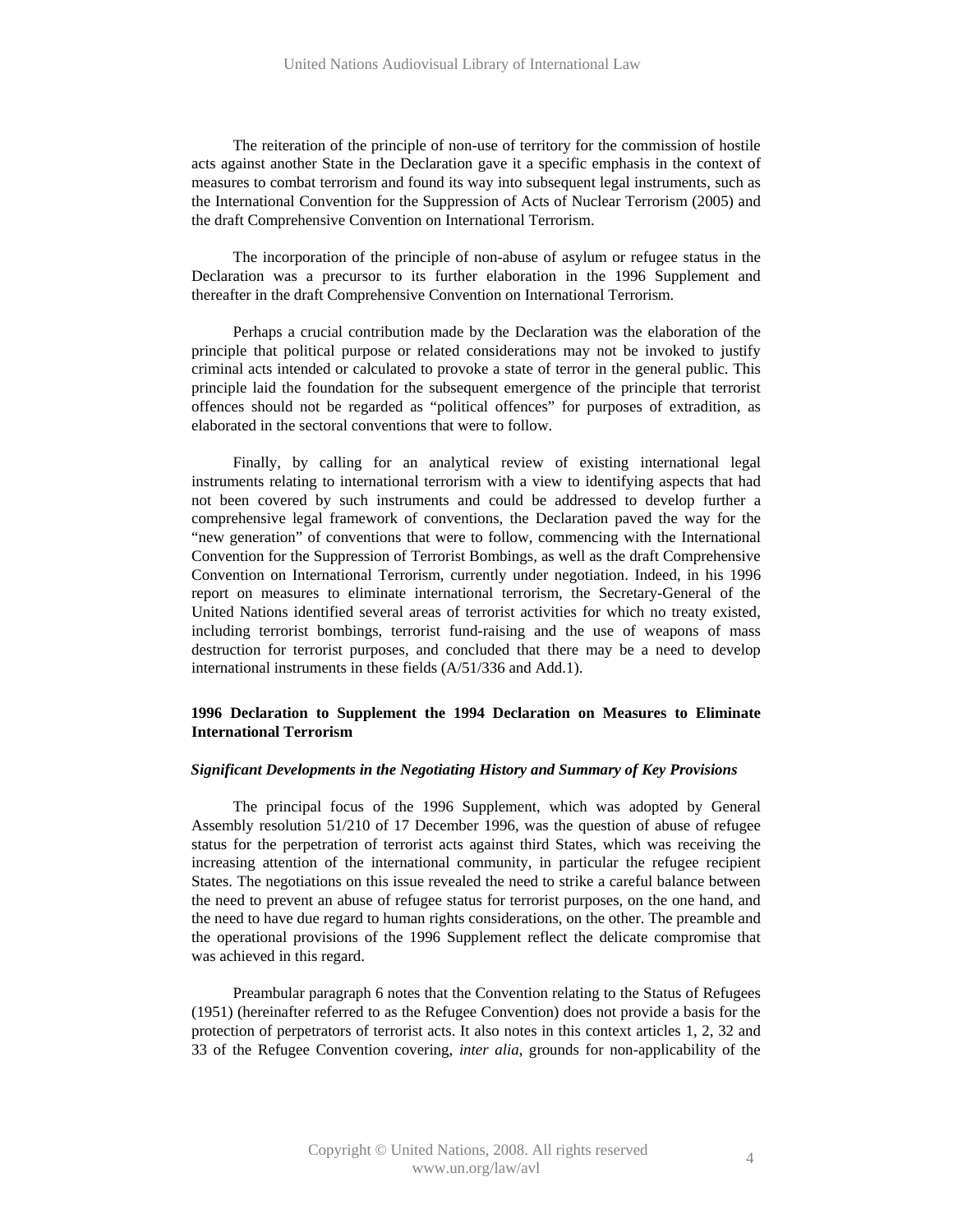Refugee Convention, such as where a person seeking such status has committed grave crimes.

This provision is balanced in preambular paragraph 7, which stresses the importance of full compliance by States with their obligations under the Refugee Convention and its Protocol of 1967, including the principle of *non-refoulement* precluding the return of refugees to places where their life or freedom would be threatened on account of their race, religion, nationality, membership in a particular social group or political opinion. The 1996 Supplement affirms "that the present Declaration does not affect the protection afforded under the terms of the Convention and the Protocol and other provisions of international law."

The operative part of the 1996 Supplement maintains the balance that was sought to be struck and reflected in the preambular part between these contending considerations. Thus, the measures envisaged in paragraph 3 of the 1996 Supplement are required to be taken "in conformity with the relevant provisions of national and international law, including international standards of human rights..."

Subject to the above, States are required to take appropriate measures before granting refugee status for the purpose of ensuring that the asylum seeker has not participated in terrorist acts, considering in this regard relevant information as to whether the asylum seeker is subject to investigation for or is charged with or has been convicted of offences connected with terrorism. After granting refugee status, States are similarly obliged to consider relevant information to ensure that the status is not used for the purpose of preparing or organizing terrorist acts intended to be committed against other States or their citizens.

Paragraph 4 of the 1996 Supplement emphasises that asylum seekers who are awaiting the processing of the asylum applications may not thereby avoid prosecution for terrorist acts. This is consistent with the concerns of the international community to prevent safe havens being granted to terrorist offenders.

These provisions relating to the prevention of abuse of asylum status had a clear impact on subsequent instruments, as reflected in the draft articles of the draft Comprehensive Convention on International Terrorism, closely modelled on the provisions of the 1996 Supplement, which also take into account the need to balance the obligation to prevent abuse of asylum, with human rights law and human rights standards.

The 1996 Supplement reaffirms in paragraph 5 the importance of ensuring effective cooperation among Member States so that those who have participated in terrorist acts are brought to justice. In this respect, the commitment of Member States to take all appropriate steps under their domestic laws, either to extradite terrorist offenders or to submit the cases to their competent authorities for purposes of prosecution, is particularly underlined.

### *Influence of the 1996 Supplement on Subsequent Legal Developments*

Paragraph 6 of the 1996 Supplement makes a significant contribution to the development of the principle that "terrorist crimes are not to be regarded as political offences" so as to constitute an exception to extradition, thus continuing the trend which commenced with the 1994 Declaration. The 1996 Supplement further develops the